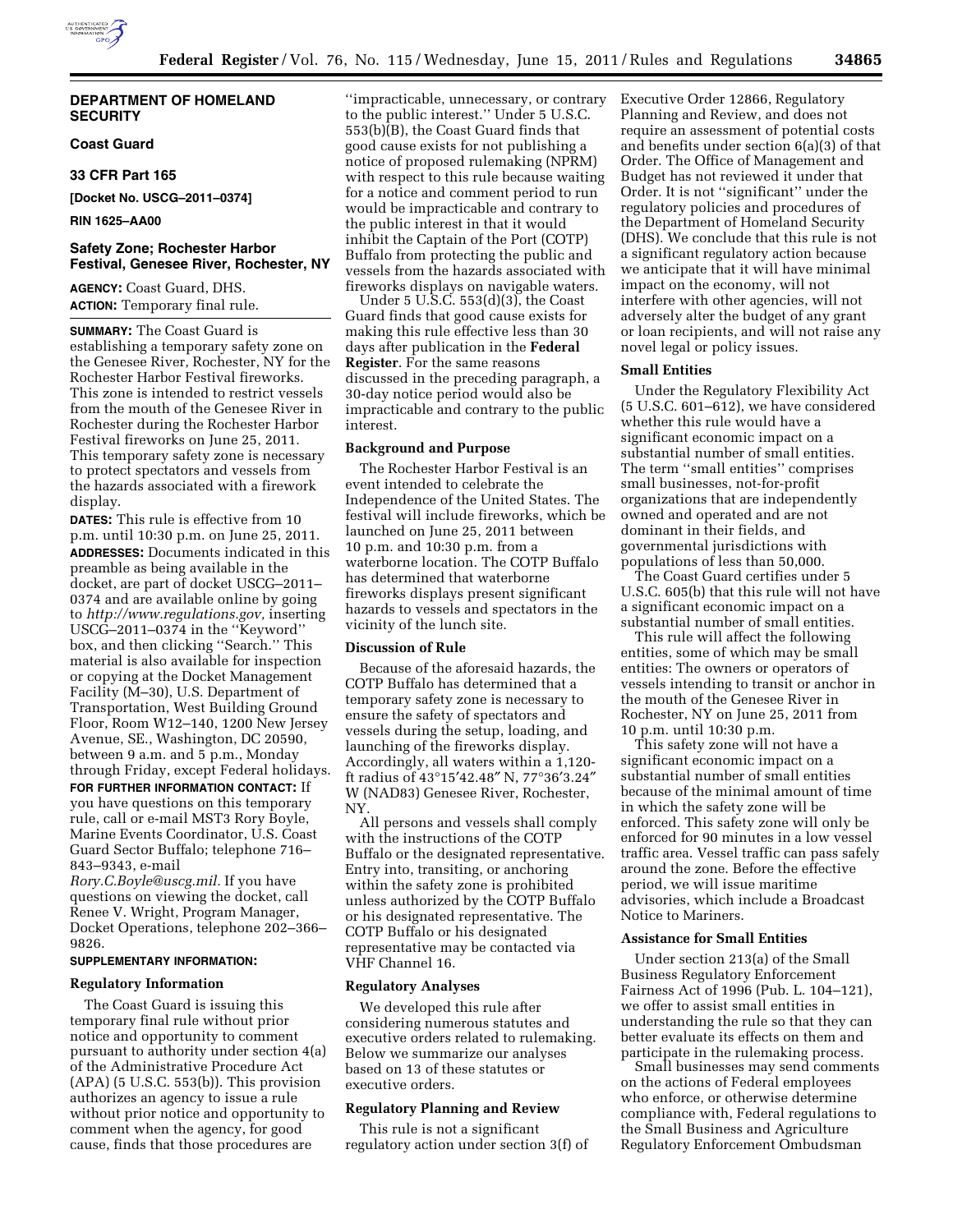and the Regional Small Business Regulatory Fairness Boards. The Ombudsman evaluates these actions annually and rates each agency's responsiveness to small business. If you wish to comment on actions by employees of the Coast Guard, call 1–888–REG–FAIR (1–888–734–3247). The Coast Guard will not retaliate against small entities that question or complain about this rule or any policy or action of the Coast Guard.

#### **Collection of Information**

This rule calls for no new collection of information under the Paperwork Reduction Act of 1995 (44 U.S.C. 3501– 3520).

#### **Federalism**

A rule has implications for federalism under Executive Order 13132, Federalism, if it has a substantial direct effect on State or local governments and would either preempt State law or impose a substantial direct cost of compliance on them. We have analyzed this rule under that Order and have determined that it does not have implications for federalism.

#### **Unfunded Mandates Reform Act**

The Unfunded Mandates Reform Act of 1995 (2 U.S.C. 1531–1538) requires Federal agencies to assess the effects of their discretionary regulatory actions. In particular, the Act addresses actions that may result in the expenditure by a State, local, or Tribal government, in the aggregate, or by the private sector of \$100,000,000 (adjusted for inflation) or more in any one year. Though this rule will not result in such expenditure, we do discuss the effects of this rule elsewhere in this preamble.

### **Taking of Private Property**

This rule will not cause a taking of private property or otherwise have taking implications under Executive Order 12630, Governmental Actions and Interference with Constitutionally Protected Property Rights.

### **Civil Justice Reform**

This rule meets applicable standards in sections 3(a) and 3(b)(2) of Executive Order 12988, Civil Justice Reform, to minimize litigation, eliminate ambiguity, and reduce burden.

#### **Protection of Children**

We have analyzed this rule under Executive Order 13045, Protection of Children From Environmental Health Risks and Safety Risks. This rule is not an economically significant rule and does not create an environmental risk to health or risk to safety that may disproportionately affect children.

### **Indian Tribal Governments**

This rule does not have Tribal implications under Executive Order 13175, Consultation and Coordination with Indian Tribal Governments, because it does not have a substantial direct effect on one or more Indian Tribes, on the relationship between the Federal Government and Indian Tribes, or on the distribution of power and responsibilities between the Federal Government and Indian Tribes.

#### **Energy Effects**

We have analyzed this rule under Executive Order 13211, Actions Concerning Regulations That Significantly Affect Energy Supply, Distribution, or Use. We have determined that it is not a ''significant energy action'' under that order because it is not a ''significant regulatory action'' under Executive Order 12866 and is not likely to have a significant adverse effect on the supply, distribution, or use of energy. The Administrator of the Office of Information and Regulatory Affairs has not designated it as a significant energy action. Therefore, it does not require a Statement of Energy Effects under Executive Order 13211.

# **Technical Standards**

The National Technology Transfer and Advancement Act (NTTAA) (15 U.S.C. 272 note) directs agencies to use voluntary consensus standards in their regulatory activities unless the agency provides Congress, through the Office of Management and Budget, with an explanation of why using these standards would be inconsistent with applicable law or otherwise impractical. Voluntary consensus standards are technical standards (e.g., specifications of materials, performance, design, or operation; test methods; sampling procedures; and related management systems practices) that are developed or adopted by voluntary consensus standards bodies.

This rule does not use technical standards. Therefore, we did not consider the use of voluntary consensus standards.

#### **Environment**

We have analyzed this rule under Department of Homeland Security Management Directive 023–01 and Commandant Instruction M16475.lD, which guide the Coast Guard in complying with the National Environmental Policy Act of 1969 (NEPA) (42 U.S.C. 4321–4370f), and have concluded this action is one of a

category of actions that do not individually or cumulatively have a significant effect on the human environment. This rule is categorically excluded, under figure 2–1, paragraph (34)(g), of the Instruction. This rule involves the establishment of a safety zone. An environmental analysis checklist and a categorical exclusion determination are available in the docket where indicated under **ADDRESSES**.

#### **List of Subjects in 33 CFR Part 165**

Harbors, Marine safety, Navigation (water), Reporting and recordkeeping requirements, Security measures, Waterways.

For the reasons discussed in the preamble, the Coast Guard amends 33 CFR part 165 as follows:

### **PART 165—REGULATED NAVIGATION AREAS AND LIMITED ACCESS AREAS**

■ 1. The authority citation for part 165 continues to read as follows:

**Authority:** 33 U.S.C. 1231; 46 U.S.C. Chapters 701, 3306, 3703; 50 U.S.C. 191, 195; 33 CFR 1.05–1, 6.04–1, 6.04–6, and 160.5; Pub. L. 107–295, 116 Stat. 2064; Department of Homeland Security Delegation No. 0170.1.

■ 2. Add § 165.T09–0374 to read as follows:

#### **§ 165.T09–0374 Safety zone; Rochester Harbor Festival, Genesee River, Rochester, NY.**

(a) *Location.* The following area is a temporary safety zone: All waters within a 1,120-ft radius of 43°15′42.48″ N, 77°36′3.24″ W Genesee River, Rochester, NY.

(b) *Effective and enforcement period.*  This zone will be effective and enforced from 10 p.m. until 10:30 p.m. on June 25, 2011.

(c) *Regulations.* (1) In accordance with the general regulations in section 165.23 of this part, entry into, transiting, or anchoring within this safety zone is prohibited unless authorized by the Captain of the Port Buffalo, or his designated representative.

(2) This safety zone is closed to all vessel traffic, except as may be permitted by the Captain of the Port Buffalo or his designated representative.

(3) The ''designated representative'' of the Captain of the Port is any Coast Guard commissioned, warrant, or petty officer who has been designated by the Captain of the Port to act on his behalf. The designated representative of the Captain of the Port will be aboard either a Coast Guard or Coast Guard Auxiliary vessel.

(4) Vessel operators desiring to enter or operate within the safety zone shall